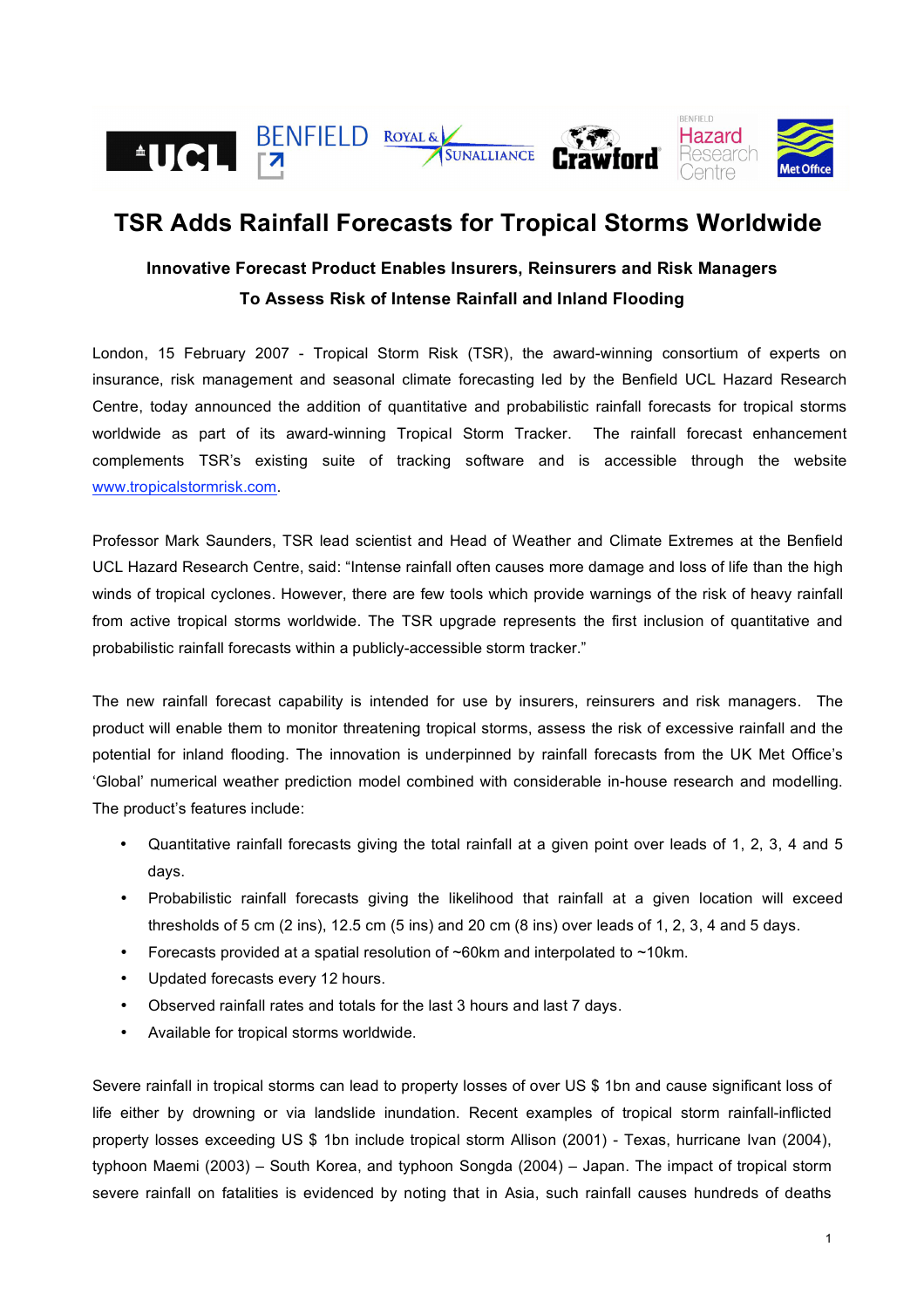annually *(EM-DAT: The International Disaster Database - http://www.em-dat.net),* while in the U.S. 59% of all tropical cyclone deaths between 1970 and 1999 were caused by inland flooding *(http://www.nws.noaa.gov/floodsafety/trop.shtml).*

David Simmons, a member of the ReMetrics Executive team at Benfield added:

"TSR's Tropical Storm Tracker has already become the re/insurance industry standard. The addition of actual and forecast rainfall levels for each storm takes the product up another level, beyond what is available elsewhere. In Asia particularly, damage and loss of life are more often caused by the rain associated with a typhoon rather than extreme winds. The addition of this new feature to the Storm Tracker demonstrates TSR's commitment to produce tools that the insurance industry wants and needs."

The new application will also benefit humanitarian relief agencies by helping them to more effectively plan their emergency response when storms target populated areas, thereby reducing hardship, suffering and fatalities.

Examples of TSR's new product for Hurricane Wilma and Hurricane Katrina may be viewed under the "Storm Rainfall Demo" link on the TSR Rainfall Homepage. The latter is accessible by clicking the link http://tsr.mssl.ucl.ac.uk/precip\_forecasts/dynamic/homepage\_precip.html

-ENDS-

### **For further information please contact:**

Professor Mark Saunders Chris Gatland Lead Scientist, TSR Consortium Benfield Benfield UCL Hazard Research Centre, UK London, UK Tel: +44 (0) 1483 204187 Tel: +44 (0) 20 7578 7485 mas@mssl.ucl.ac.uk chris.gatland@benfieldgroup.com

Ansi Vallens Signals & Strategies New York Tel: +1 518 392 4238 ansisvallens@taconic.net

### **About Tropical Storm Risk (TSR):**

Founded in 2000, Tropical Storm Risk (TSR) offers a leading resource for forecasting the risk from tropical storms worldwide. The venture provides innovative forecast products to increase risk awareness and to help decision making within the (re)insurance industry, other business sectors, government and society. The TSR consortium is co-sponsored by Benfield, the world's leading independent reinsurance and risk intermediary, Royal & Sun Alliance, the global insurance group, and Crawford & Company, a global claims management solutions company. The TSR scientific grouping brings together climate physicists, meteorologists and statisticians at University College London and the Met Office.

Tropical Storm Risk has won two major insurance industry awards during the past three years. In 2006 TSR was awarded the prestigious Risk Management Award at the British Insurance Awards, and in 2004 won the British Insurance Award for London Market Innovation of the Year.